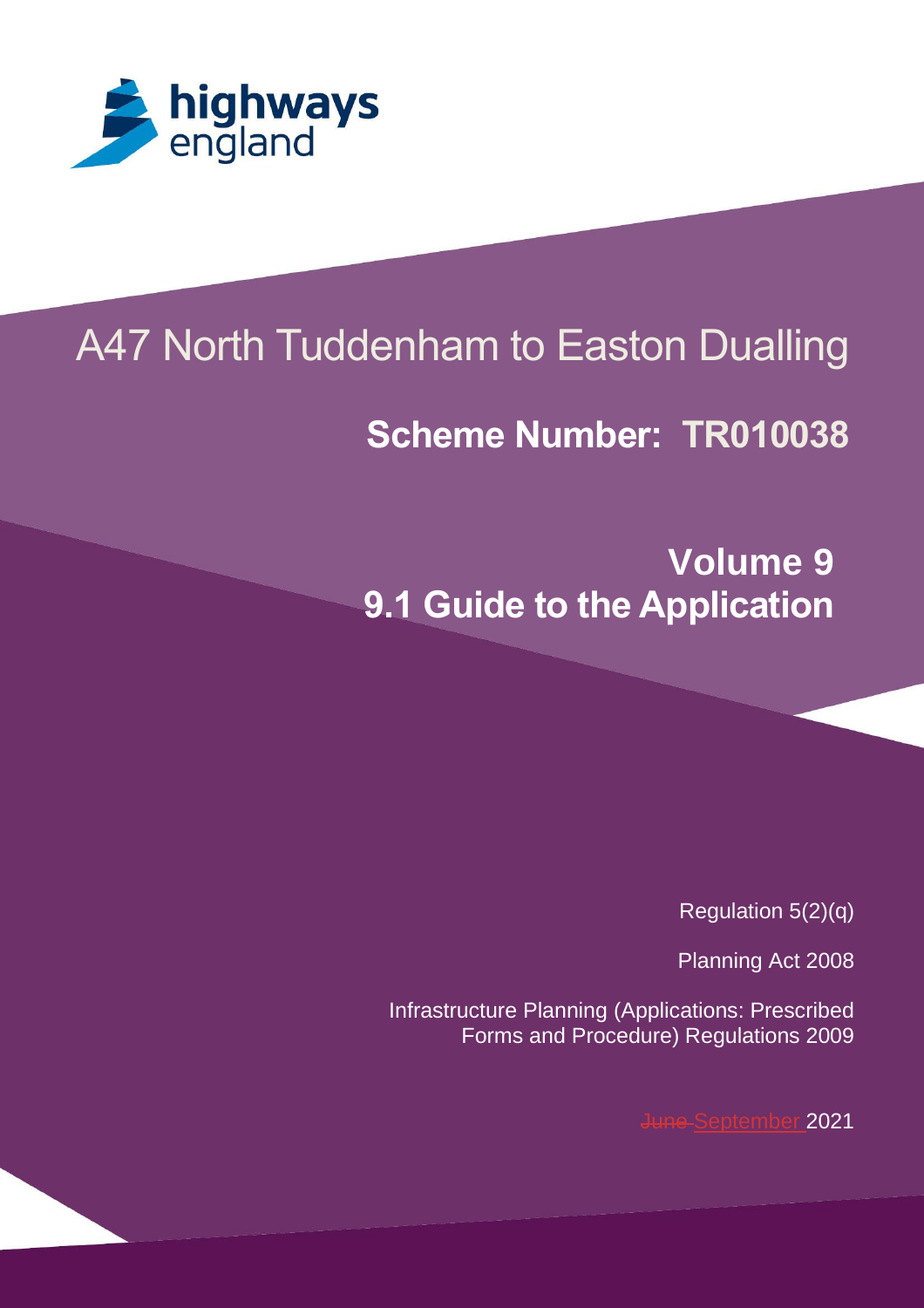

#### Infrastructure Planning

Planning Act 2008

#### **The Infrastructure Planning (Applications: Prescribed Forms and Procedure) Regulations 2009**

A47 North Tuddenham to Easton Development Consent Order 202[x]

### **GUIDE TO THE APPLICATION**

| <b>Regulation Number:</b>                               | 5(2)(q)                                                                  |
|---------------------------------------------------------|--------------------------------------------------------------------------|
| <b>Planning Inspectorate Scheme</b><br><b>Reference</b> | TR010038                                                                 |
| <b>Application Document Reference</b>                   | TR010038/EXAM/9.1                                                        |
| <b>BIM Document Reference</b>                           | PCF STAGE 4   HE551489-GTY-LSI-000-SH-<br>TX-40001                       |
| Author:                                                 | A47 North Tuddenham to Easton Dualling<br>Project Team, Highways England |

| <b>Version</b> | Date           | <b>Status of Version</b>                |
|----------------|----------------|-----------------------------------------|
| Rev 0          | June 2021      | S51 Advice and S55 Checklist Amendments |
| <u>Rev 1</u>   | September 2021 | Update for Deadline 1                   |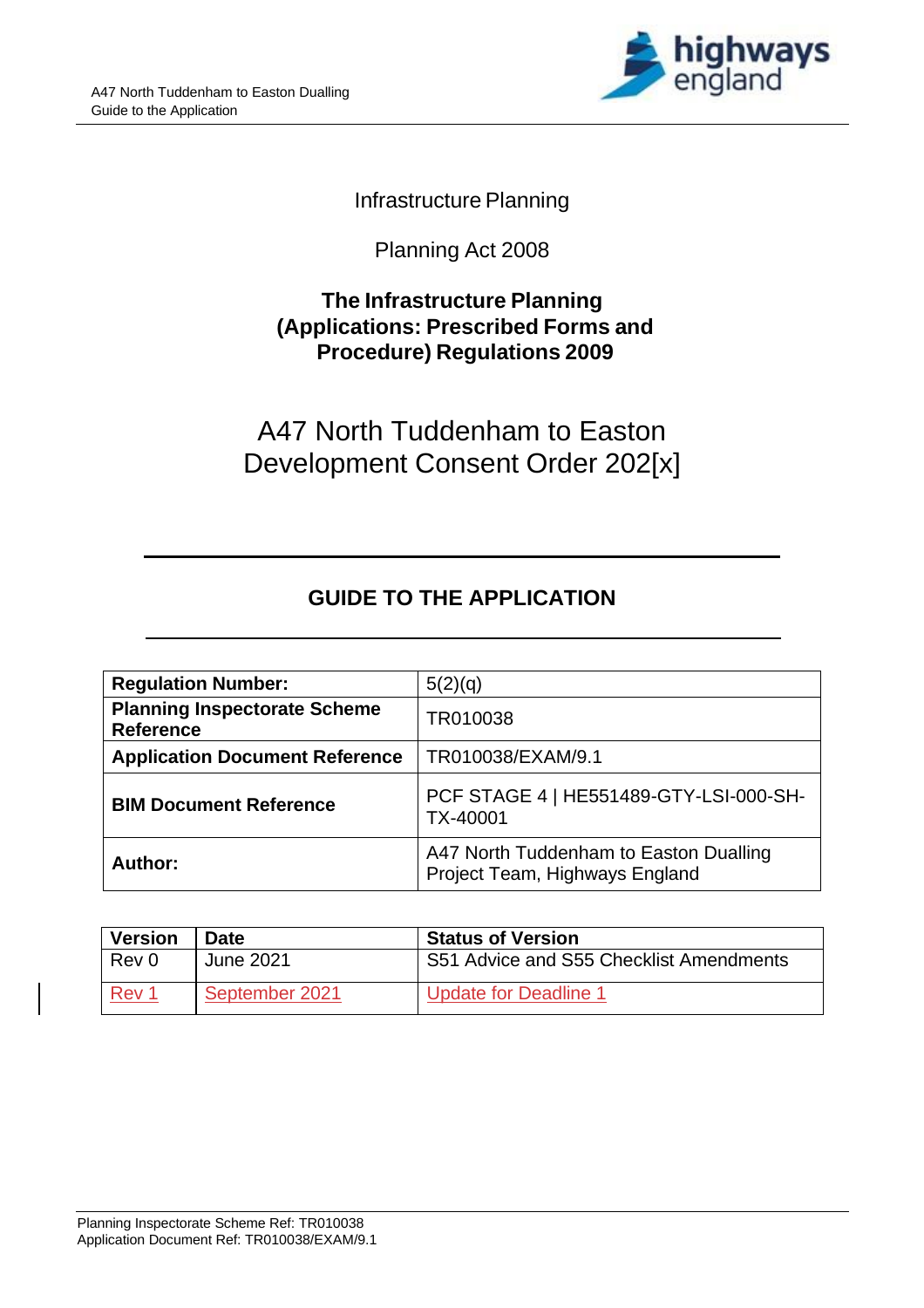

| <b>Application</b><br><b>Document</b><br><b>Reference</b> | <b>Examination</b><br><b>Document</b><br>Library<br><b>Reference</b> | <b>Name of Document</b>                                      | <b>Version</b><br><b>Number</b> | <b>Status</b> | <b>Document to</b><br>be Certified<br>(Y/N) | <b>Submission</b><br><b>Date</b>   |
|-----------------------------------------------------------|----------------------------------------------------------------------|--------------------------------------------------------------|---------------------------------|---------------|---------------------------------------------|------------------------------------|
|                                                           |                                                                      | <b>Volume 1. Application Form / Information / Background</b> |                                 |               |                                             |                                    |
| 1.1                                                       | APP-001                                                              | <b>Application Form</b>                                      | 0                               | Latest        | N                                           | 15th March 2021                    |
| 1.2                                                       | APP-002                                                              | Covering Letter and Completed Section 55 Checklist           | 0                               | Latest        | N                                           | 15th March 2021                    |
| 1.3                                                       | APP-003                                                              | Introduction to the Application                              | 0                               | Latest        | N                                           | 15th March 2021                    |
|                                                           | <b>Volume 2. Plans, Drawings and Sections</b>                        |                                                              |                                 |               |                                             |                                    |
| 2.1                                                       | APP-004                                                              | <b>Location Plan</b>                                         | 0                               | Latest        | N                                           | 15th March 2021                    |
| 2.2                                                       | APP-005                                                              | <b>General Arrangement Plans</b>                             | $\Omega$                        | Latest        | Y                                           | 15th March 2021                    |
| 2.3                                                       | APP-006                                                              | <b>Land Plans</b>                                            | $\underline{\theta}$            | Superceded    | ¥                                           | 45 <sup>th</sup> -March 2021       |
| 2.3                                                       | <b>TBC</b>                                                           | <b>Land Plans</b>                                            | $\underline{0}$                 | Latest        | $\underline{Y}$                             | 01 <sup>st</sup> September<br>2021 |
| 2.4                                                       | APP-007                                                              | <b>Works Plans</b>                                           | 0                               | Latest        | Y                                           | 15th March 2021                    |
| 2.5                                                       | APP-008                                                              | Rights of Way and Access Plans                               | 0                               | Latest        | Y                                           | 15th March 2021                    |
| 2.6                                                       | APP-009                                                              | <b>Traffic Regulations Plans</b>                             | $\theta$                        | Superceded    | ¥                                           | 15 <sup>th</sup> March 2021        |
| 2.6                                                       | APP-009                                                              | <b>Traffic Regulations Plans</b>                             | 1                               | Latest        | Y                                           | 25th June 2021                     |
| 2.7                                                       | APP-010                                                              | <b>Engineering Drawings and Sections</b>                     | $\mathbf 0$                     | Latest        | Y                                           | 15th March 2021                    |
| 2.8                                                       | APP-011                                                              | Drainage and Surface Water Plans                             | 0                               | Latest        | N                                           | 15th March 2021                    |
| 2.9                                                       | APP-012                                                              | <b>Crown Land Plans</b>                                      | $\pmb{0}$                       | Latest        | N                                           | 15th March 2021                    |
| 2.10                                                      | APP-013                                                              | Special Category Land Plans                                  | $\pmb{0}$                       | Latest        | Y                                           | 15th March 2021                    |
| 2.11                                                      | APP-014                                                              | <b>Classification of Roads Plans</b>                         | $\pmb{0}$                       | Latest        | Y                                           | 15th March 2021                    |
| 2.12                                                      | APP-015                                                              | <b>Hedgerow Plans</b>                                        | $\pmb{0}$                       | Latest        | Y                                           | 15th March 2021                    |
| 2.13                                                      | APP-016                                                              | De-trunking Plans                                            | $\mathbf 0$                     | Latest        | Y                                           | 15th March 2021                    |
|                                                           |                                                                      | <b>Volume 3. Draft Development Consent Order</b>             |                                 |               |                                             |                                    |
| $\frac{3.1}{2}$                                           | <b>APP-017</b>                                                       | <b>Draft Development Consent Order</b>                       | $\overline{\theta}$             | Superceded    | <u> 쓰</u>                                   | 45 <sup>th</sup> -March 2021       |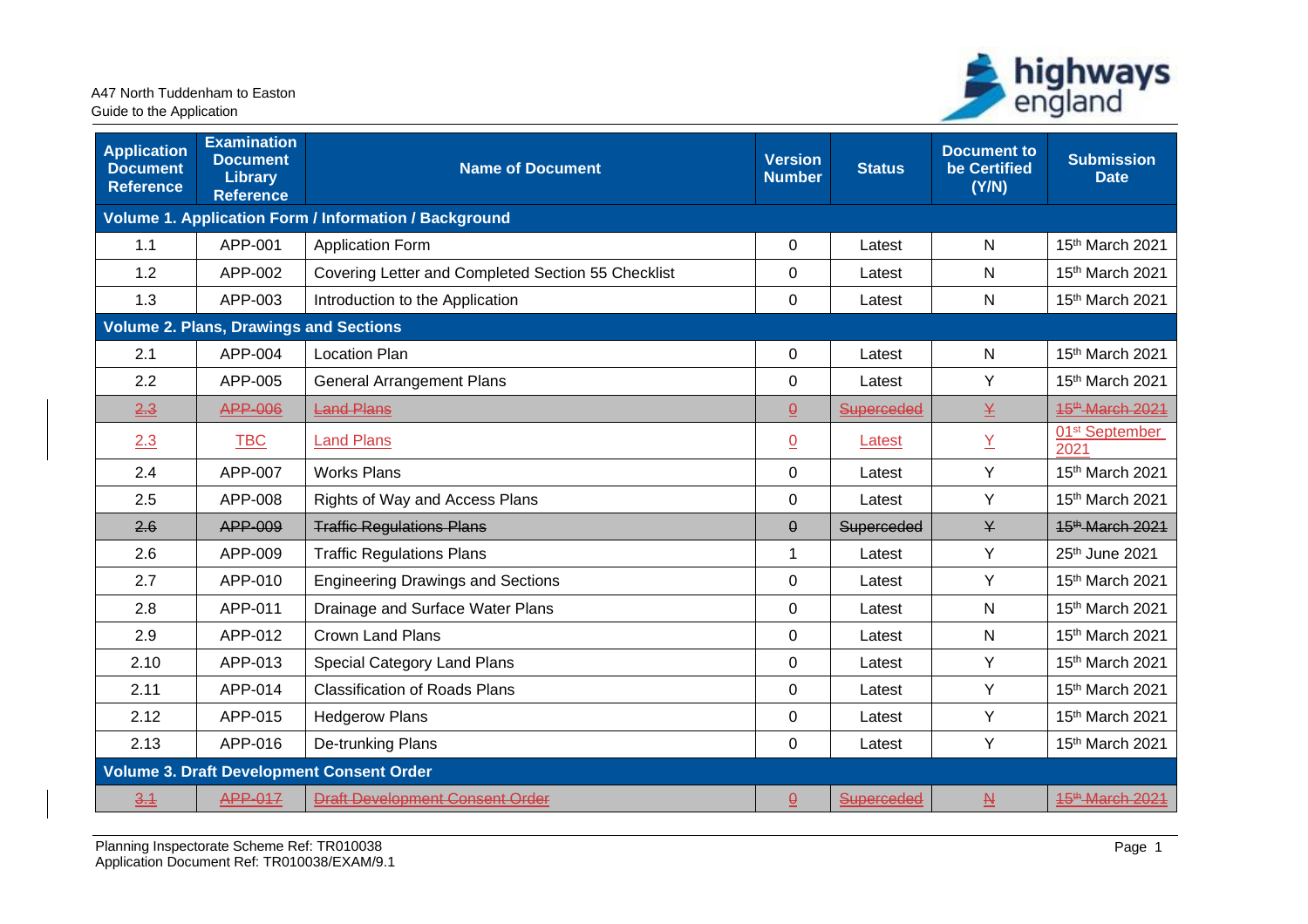

| <b>Application</b><br><b>Document</b><br><b>Reference</b> | <b>Examination</b><br><b>Document</b><br><b>Library</b><br><b>Reference</b> | <b>Name of Document</b>                                                                                                                | <b>Version</b><br><b>Number</b> | <b>Status</b> | <b>Document to</b><br>be Certified<br>(Y/N) | <b>Submission</b><br><b>Date</b>   |
|-----------------------------------------------------------|-----------------------------------------------------------------------------|----------------------------------------------------------------------------------------------------------------------------------------|---------------------------------|---------------|---------------------------------------------|------------------------------------|
| 3.1                                                       | <b>TBC</b>                                                                  | <b>Draft Development Consent Order</b>                                                                                                 | $\overline{1}$                  | Latest        | $\underline{\mathsf{N}}$                    | 01 <sup>st</sup> September<br>2021 |
| $\frac{h}{a}$                                             | <b>APP-018</b>                                                              | <b>Draft Development Consent Order Validation Confirmation</b>                                                                         | $\underline{\Theta}$            | Superceded    | $\underline{A}$                             | 45 <sup>th</sup> -March 2021       |
| n/a                                                       | <b>TBC</b>                                                                  | <b>Draft Development Consent Order Validation Confirmation</b>                                                                         | $\overline{1}$                  | Latest        | $\underline{\mathsf{N}}$                    | 01 <sup>st</sup> September<br>2021 |
| 3.2                                                       | APP-019                                                                     | <b>Explanatory Memorandum</b>                                                                                                          | $\pmb{0}$                       | Latest        | N                                           | 15th March 2021                    |
| $\frac{3.3}{ }$                                           | <b>APP-020</b>                                                              | <b>Consents and Agreements Position Statement</b>                                                                                      | $\underline{\Theta}$            | Superceded    | $\underline{\mathbf{M}}$                    | 45 <sup>th</sup> -March 2021       |
| 3.3                                                       | <b>TBC</b>                                                                  | <b>Consents and Agreements Position Statement</b>                                                                                      | $\overline{1}$                  | Latest        | $\underline{\mathsf{N}}$                    | 01 <sup>st</sup> September<br>2021 |
|                                                           |                                                                             | <b>Volume 4. Compulsory Acquisition Information</b>                                                                                    |                                 |               |                                             |                                    |
| 4.1                                                       | APP-021                                                                     | <b>Statement of Reasons</b>                                                                                                            | $\mathbf 0$                     | Latest        | $\mathsf{N}$                                | 15th March 2021                    |
| 4.2                                                       | APP-022                                                                     | <b>Funding Statement</b>                                                                                                               | $\pmb{0}$                       | Latest        | $\mathsf{N}$                                | 15th March 2021                    |
| 4.3                                                       | APP-023                                                                     | Book of Reference                                                                                                                      | $\pmb{\Theta}$                  | Superceded    | $\mathsf{Y}$                                | 15 <sup>th</sup> March 2021        |
| 4.3                                                       | AS-003                                                                      | Book of Reference, Rev.1                                                                                                               | $\pm$                           | Superceded    | ¥                                           | 25 <sup>th</sup> -June 2021        |
| 4.3                                                       | <b>TBC</b>                                                                  | Book of Reference, Rev.2                                                                                                               | $\overline{1}$                  | Latest        | $\underline{Y}$                             | 01 <sup>st</sup> September<br>2021 |
|                                                           | <b>Volume 5. Consultation Report</b>                                        |                                                                                                                                        |                                 |               |                                             |                                    |
| 5.1                                                       | APP-024                                                                     | <b>Consultation Report</b>                                                                                                             | $\pmb{0}$                       | Latest        | ${\sf N}$                                   | 15th March 2021                    |
| 5.2                                                       | APP-025                                                                     | <b>Consultation Report Annex A: Options consultation</b><br>materials                                                                  | 0                               | Latest        | $\mathsf{N}$                                | 15th March 2021                    |
| 5.2                                                       | APP-026                                                                     | Consultation Report Annex B: The Infrastructure Planning<br>(EIA) Regulations 2017: Regulation 8(1) and 10(1) letter to<br><b>PINS</b> | 0                               | Latest        | $\mathsf{N}$                                | 15 <sup>th</sup> March 2021        |
| 5.2                                                       | APP-027                                                                     | Consultation Report Annex C: Copies of the draft SoCC<br>provided to local authorities                                                 | $\overline{0}$                  | Latest        | $\mathsf{N}$                                | 15th March 2021                    |
| 5.2                                                       | APP-028                                                                     | Consultation Report Annex D: Correspondence to local<br>authorities for SoCC consultations                                             | 0                               | Latest        | N                                           | 15th March 2021                    |
| 5.2                                                       | APP-029                                                                     | Consultation Report Annex E: Response from local authorities                                                                           | $\pmb{0}$                       | Latest        | ${\sf N}$                                   | 15th March 2021                    |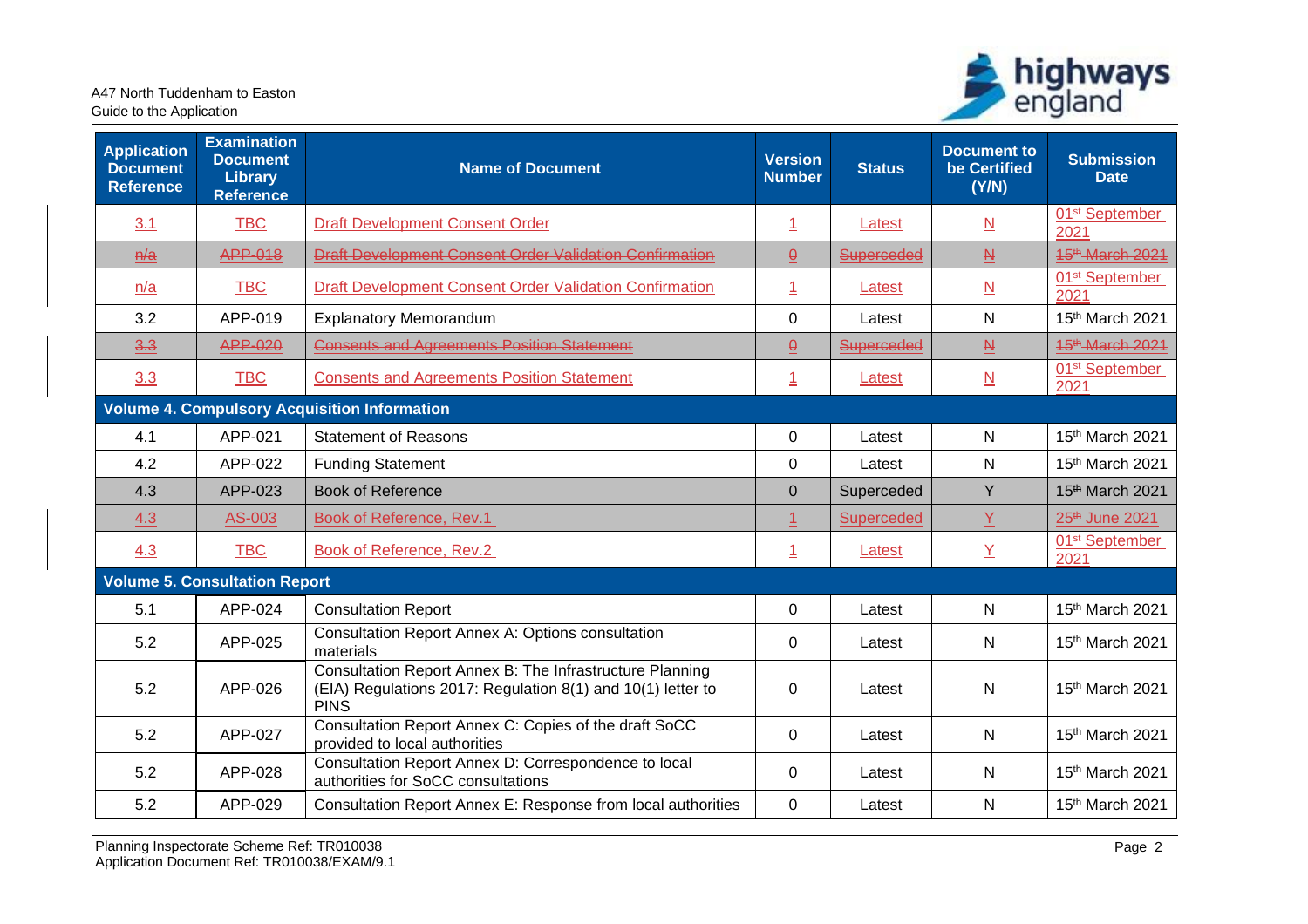

| <b>Application</b><br><b>Document</b><br><b>Reference</b> | <b>Examination</b><br><b>Document</b><br><b>Library</b><br><b>Reference</b> | <b>Name of Document</b>                                                                                                                                                | <b>Version</b><br><b>Number</b> | <b>Status</b> | <b>Document to</b><br>be Certified<br>(Y/N) | <b>Submission</b><br><b>Date</b> |
|-----------------------------------------------------------|-----------------------------------------------------------------------------|------------------------------------------------------------------------------------------------------------------------------------------------------------------------|---------------------------------|---------------|---------------------------------------------|----------------------------------|
|                                                           |                                                                             | on the draft SoCC                                                                                                                                                      |                                 |               |                                             |                                  |
| 5.2                                                       | APP-030                                                                     | <b>Consultation Report Annex F: Published SoCC</b>                                                                                                                     | $\mathbf 0$                     | Latest        | N                                           | 15th March 2021                  |
| 5.2                                                       | APP-031                                                                     | Consultation Report Annex G: Section 47 and 48 newspaper<br>notices                                                                                                    | $\mathbf 0$                     | Latest        | N                                           | 15th March 2021                  |
| 5.2                                                       | APP-032                                                                     | Consultation Report Annex H: Section 46 notification letter<br>sent to PINS                                                                                            | 0                               | Latest        | N                                           | 15th March 2021                  |
| 5.2                                                       | APP-033                                                                     | Consultation Report Annex I: Section 42 letters and enclosures                                                                                                         | $\overline{0}$                  | Latest        | N                                           | 15th March 2021                  |
| 5.2                                                       | APP-034                                                                     | Consultation Report Annex J: Section 47 consultation<br>materials                                                                                                      | $\Omega$                        | Latest        | N                                           | $15th$ March 2021                |
| 5.2                                                       | APP-035                                                                     | Consultation Report Annex K: List of prescribed consultees<br>identified and consulted                                                                                 | 0                               | Latest        | N                                           | 15th March 2021                  |
| 5.2                                                       | APP-036                                                                     | Consultation Report Annex L: December 2020 project update<br>and targeted consultation                                                                                 | 0                               | Latest        | N                                           | 15th March 2021                  |
| 5.2                                                       | APP-037                                                                     | Consultation Report Annex M: Engagement with stakeholders                                                                                                              | $\mathbf 0$                     | Latest        | N                                           | 15th March 2021                  |
| 5.2                                                       | APP-038                                                                     | Consultation Report Annex N: Table evidencing regard had to<br>statutory consultation responses (in accordance with S49 of<br>the Planning Act 2008)                   | 0                               | Latest        | N                                           | 15 <sup>th</sup> March 2021      |
| 5.2                                                       | APP-039                                                                     | Consultation Report Annex O: Table evidencing regard had to<br>targeted consultation and project update responses (in<br>accordance with S49 of the Planning Act 2008) | $\pmb{0}$                       | Latest        | N                                           | 15th March 2021                  |
|                                                           |                                                                             | <b>Volume 6. Environmental Impact Assessment Information</b>                                                                                                           |                                 |               |                                             |                                  |
|                                                           | <b>Environmental Statement Chapters</b>                                     |                                                                                                                                                                        |                                 |               |                                             |                                  |
| 6.1                                                       | APP-040                                                                     | Environmental Statement - Chapter 1: Introduction                                                                                                                      | $\mathbf 0$                     | Latest        | Y                                           | 15th March 2021                  |
| 6.1                                                       | APP-041                                                                     | Environmental Statement - Chapter 2: The Proposed Scheme                                                                                                               | $\pmb{\Theta}$                  | Superceded    | $\mathsf{Y}$                                | 15 <sup>th</sup> March 2021      |
| 6.1                                                       | AS-005                                                                      | Environmental Statement - Chapter 2: The Proposed Scheme                                                                                                               | 1                               | Latest        | Y                                           | 25th June 2021                   |
| 6.1                                                       | APP-042                                                                     | Environmental Statement - Chapter 3: Assessment of<br>Alternatives                                                                                                     | $\mathbf 0$                     | Latest        | Y                                           | 15th March 2021                  |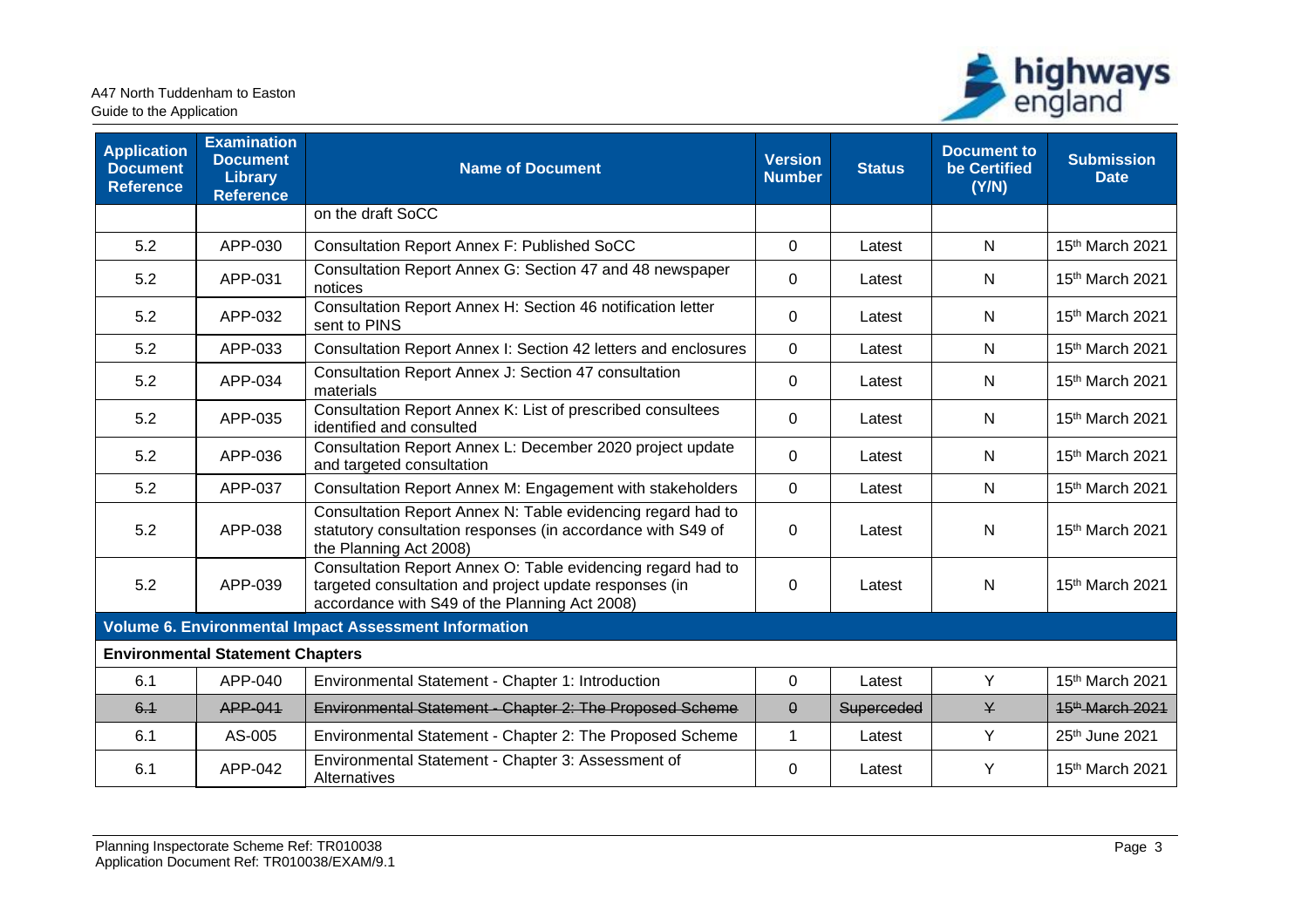

| <b>Application</b><br><b>Document</b><br><b>Reference</b> | <b>Examination</b><br><b>Document</b><br><b>Library</b><br><b>Reference</b> | <b>Name of Document</b>                                                             | <b>Version</b><br><b>Number</b> | <b>Status</b> | <b>Document to</b><br>be Certified<br>(Y/N) | <b>Submission</b><br><b>Date</b> |
|-----------------------------------------------------------|-----------------------------------------------------------------------------|-------------------------------------------------------------------------------------|---------------------------------|---------------|---------------------------------------------|----------------------------------|
| 6.1                                                       | APP-043                                                                     | Environmental Statement - Chapter 4: Environmental<br><b>Assessment Methodology</b> | 0                               | Latest        | Y                                           | 15th March 2021                  |
| 6.1                                                       | APP-044                                                                     | Environmental Statement - Chapter 5: Air Quality                                    | 0                               | Latest        | Y                                           | 15th March 2021                  |
| 6.1                                                       | APP-045                                                                     | Environmental Statement - Chapter 6: Cultural Heritage                              | 0                               | Latest        | Y                                           | 15th March 2021                  |
| 6.1                                                       | APP-046                                                                     | Environmental Statement - Chapter 7: Landscape and Visual<br>Effects                | 0                               | Latest        | Y                                           | 15th March 2021                  |
| 6.1                                                       | APP-047                                                                     | Environmental Statement - Chapter 8: Biodiversity                                   | $\overline{0}$                  | Latest        | Y                                           | 15th March 2021                  |
| 6.1                                                       | APP-048                                                                     | Environmental Statement - Chapter 9: Geology and Soils                              | 0                               | Latest        | Y                                           | 15th March 2021                  |
| 6.1                                                       | APP-049                                                                     | Environmental Statement - Chapter 10: Materials Assets and<br>Waste                 | 0                               | Latest        | Y                                           | 15th March 2021                  |
| 6.1                                                       | APP-050                                                                     | Environmental Statement - Chapter 11: Noise and Vibration                           | 0                               | Latest        | Y                                           | 15th March 2021                  |
| 6.1                                                       | APP-051                                                                     | Environmental Statement - Chapter 12: Population and Human<br>Health                | 0                               | Latest        | Y                                           | 15th March 2021                  |
| 6.1                                                       | APP-052                                                                     | Environmental Statement - Chapter 13: Road Drainage and<br><b>Water Environment</b> | 0                               | Latest        | Y                                           | 15th March 2021                  |
| 6.1                                                       | APP-053                                                                     | Environmental Statement - Chapter 14: Climate                                       | 0                               | Latest        | Y                                           | 15th March 2021                  |
| 6.1                                                       | APP-054                                                                     | Environmental Statement - Chapter 15: Cumulative Effects<br>Assessment              | 0                               | Latest        | Y                                           | 15th March 2021                  |
|                                                           | <b>Environmental Statement Figures</b>                                      |                                                                                     |                                 |               |                                             |                                  |
| 6.2                                                       | APP-055                                                                     | <b>Environmental Statement Figure 1.1</b>                                           | 0                               | Latest        | Y                                           | 15th March 2021                  |
| 6.2                                                       | APP-056                                                                     | Environmental Statement Figures 2.1 to 2.3                                          | 0                               | Latest        | Y                                           | 15th March 2021                  |
| 6.2                                                       | APP-057                                                                     | Environmental Statement Figures 5.1 to 5.4                                          | 0                               | Latest        | Y                                           | 15th March 2021                  |
| 6.2                                                       | APP-058                                                                     | Environmental Statement Figures 5.5 to 5.8                                          | 0                               | Latest        | Y                                           | 15th March 2021                  |
| 6.2                                                       | APP-059                                                                     | Environmental Statement Figures 6.1 to 6.4                                          | 0                               | Latest        | Y                                           | 15th March 2021                  |
| 6.2                                                       | APP-060                                                                     | Environmental Statement Figures 7.1 to 7.5                                          | 0                               | Latest        | Y                                           | 15th March 2021                  |
| 6.2                                                       | APP-061                                                                     | Environmental Statement Figures 7.6.1 to 7.6.2                                      | 0                               | Latest        | Υ                                           | 15th March 2021                  |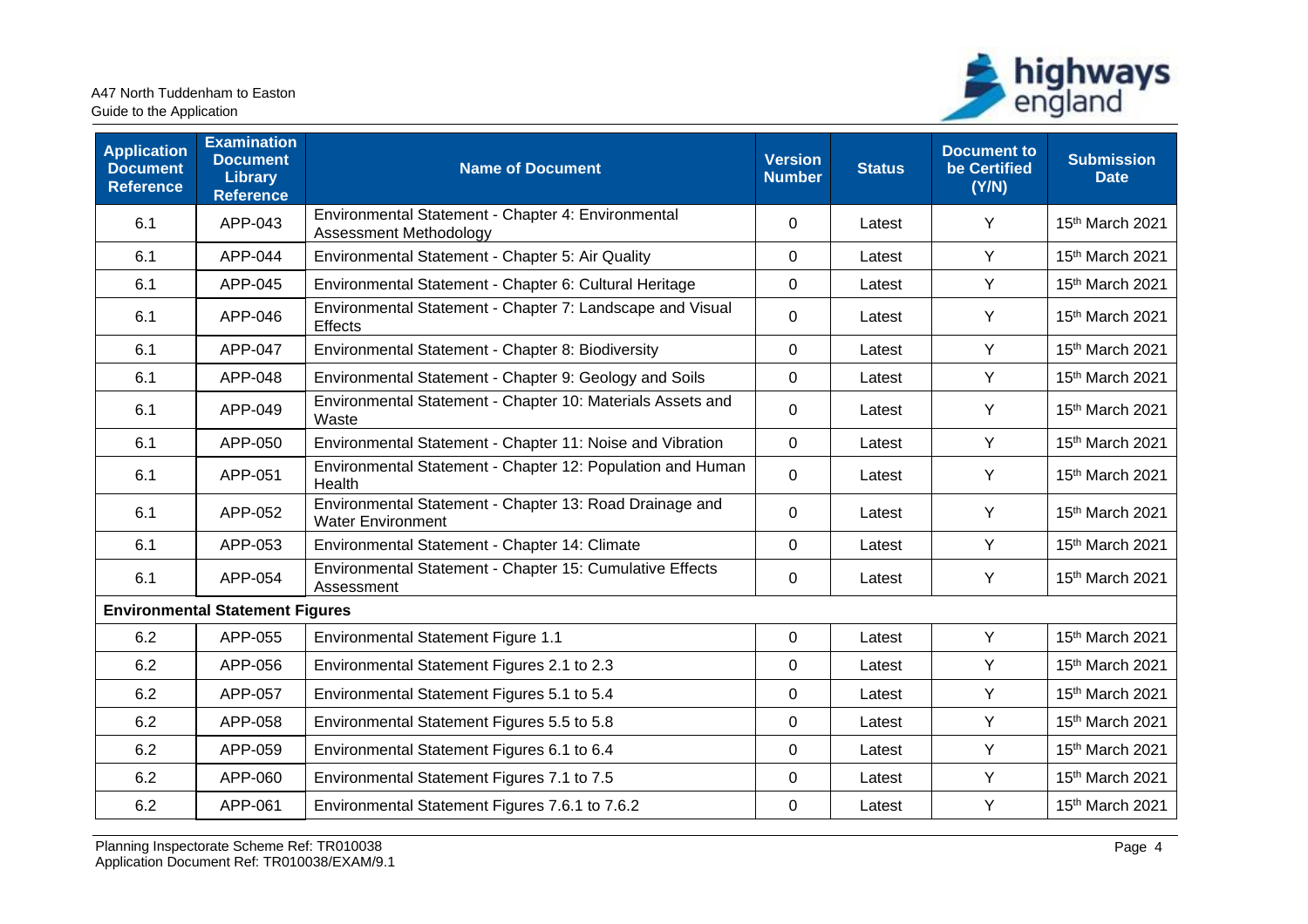

| <b>Application</b><br><b>Document</b><br><b>Reference</b> | <b>Examination</b><br><b>Document</b><br><b>Library</b><br><b>Reference</b> | <b>Name of Document</b>                                                   | <b>Version</b><br><b>Number</b> | <b>Status</b> | <b>Document to</b><br>be Certified<br>(Y/N) | <b>Submission</b><br><b>Date</b> |
|-----------------------------------------------------------|-----------------------------------------------------------------------------|---------------------------------------------------------------------------|---------------------------------|---------------|---------------------------------------------|----------------------------------|
| 6.2                                                       | APP-062                                                                     | Environmental Statement Figures 7.6.3 to 7.6.4                            | 0                               | Latest        | Y                                           | 15th March 2021                  |
| 6.2                                                       | APP-063                                                                     | Environmental Statement Figures 7.6.5 to 7.6.6                            | $\Omega$                        | Latest        | Y                                           | 15th March 2021                  |
| 6.2                                                       | APP-064                                                                     | Environmental Statement Figures 7.6.7 (A to D)                            | $\mathbf 0$                     | Latest        | Y                                           | 15th March 2021                  |
| 6.2                                                       | APP-065                                                                     | Environmental Statement Figures 7.6.8 (A to D)                            | $\mathbf 0$                     | Latest        | Y                                           | 15th March 2021                  |
| 6.2                                                       | APP-066                                                                     | Environmental Statement Figures 7.6.9 to 7.6.10                           | $\mathbf 0$                     | Latest        | Y                                           | 15th March 2021                  |
| 6.2                                                       | APP-067                                                                     | Environmental Statement Figures 7.6.11 to 7.6.12                          | $\mathbf 0$                     | Latest        | Y                                           | 15th March 2021                  |
| 6.2                                                       | APP-068                                                                     | Environmental Statement Figures 7.6.13 to 7.6.15                          | $\pmb{0}$                       | Latest        | Y                                           | 15th March 2021                  |
| 6.2                                                       | APP-069                                                                     | Environmental Statement Figures 7.6.16 to 7.6.19                          | 0                               | Latest        | Y                                           | 15th March 2021                  |
| 6.2                                                       | APP-070                                                                     | Environmental Statement Figures 7.6.20 to 7.6.22                          | 0                               | Latest        | Y                                           | 15th March 2021                  |
| 6.2                                                       | APP-071                                                                     | Environmental Statement Figures 8.1 to 8.4                                | $\pmb{0}$                       | Latest        | Y                                           | 15th March 2021                  |
| 6.2                                                       | APP-072                                                                     | Environmental Statement Figures 9.1 to 9.3                                | 0                               | Latest        | Y                                           | 15th March 2021                  |
| 6.2                                                       | APP-073                                                                     | Environmental Statement Figures 10.1 to 10.3                              | $\mathbf 0$                     | Latest        | Y                                           | 15th March 2021                  |
| 6.2                                                       | APP-074                                                                     | Environmental Statement Figures 11.1 to 11.8                              | $\mathbf 0$                     | Latest        | Y                                           | 15th March 2021                  |
| 6.2                                                       | APP-075                                                                     | Environmental Statement Figures 11.9 to 11.18                             | 0                               | Latest        | Y                                           | 15th March 2021                  |
| 6.2                                                       | APP-076                                                                     | Environmental Statement Figures 11.19 to 11.28                            | 0                               | Latest        | Y                                           | 15th March 2021                  |
| 6.2                                                       | APP-077                                                                     | Environmental Statement Figures 12.1 to 12.3                              | $\mathbf 0$                     | Latest        | Y                                           | 15th March 2021                  |
| 6.2                                                       | APP-078                                                                     | Environmental Statement Figures 13.1 to 13.4                              | $\pmb{0}$                       | Latest        | Y                                           | 15th March 2021                  |
| 6.2                                                       | APP-079                                                                     | Environmental Statement Figures 13.5 to 13.8                              | 0                               | Latest        | Y                                           | 15th March 2021                  |
| 6.2                                                       | APP-080                                                                     | Environmental Statement Figure 15.1                                       | 0                               | Latest        | Y                                           | 15th March 2021                  |
|                                                           | <b>Environmental Statement Appendices</b>                                   |                                                                           |                                 |               |                                             |                                  |
| 6.3                                                       | APP-081                                                                     | Environmental Statement - Appendix 4.1: Scoping Opinion<br>Response Table | 0                               | Latest        | Y                                           | 15th March 2021                  |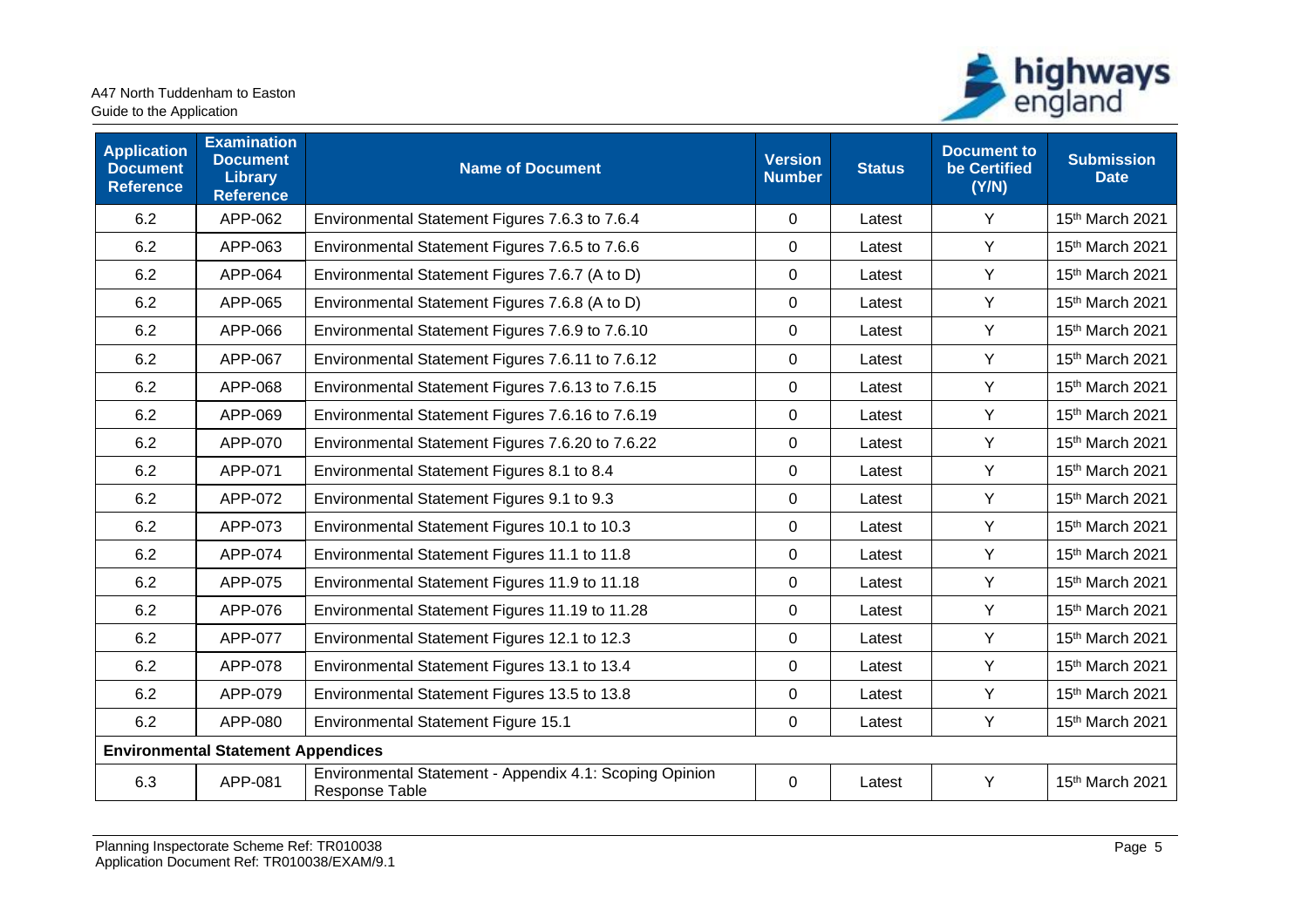

| <b>Application</b><br><b>Document</b><br><b>Reference</b> | <b>Examination</b><br><b>Document</b><br><b>Library</b><br><b>Reference</b> | <b>Name of Document</b>                                                                    | <b>Version</b><br><b>Number</b> | <b>Status</b> | <b>Document to</b><br>be Certified<br>(Y/N) | <b>Submission</b><br><b>Date</b> |
|-----------------------------------------------------------|-----------------------------------------------------------------------------|--------------------------------------------------------------------------------------------|---------------------------------|---------------|---------------------------------------------|----------------------------------|
| 6.3                                                       | APP-082                                                                     | Environmental Statement - Appendix 5.1: Air Quality<br><b>Dispersion Modelling Process</b> | $\overline{0}$                  | Latest        | Y                                           | 15 <sup>th</sup> March 2021      |
| 6.3                                                       | APP-083                                                                     | Environmental Statement - Appendix 5.2: Air Quality<br>Verification and Model Adjustment   | 0                               | Latest        | Y                                           | 15th March 2021                  |
| 6.3                                                       | APP-084                                                                     | Environmental Statement - Appendix 5.3: Air Quality Receptor<br><b>Results</b>             | 0                               | Latest        | Y                                           | 15th March 2021                  |
| 6.3                                                       | APP-085                                                                     | Environmental Statement - Appendix 6.1: Cultural Heritage<br>Information                   | 0                               | Latest        | Y                                           | 15th March 2021                  |
| 6.3                                                       | APP-086                                                                     | Environmental Statement - Appendix 6.2: Geophysical Survey,<br>Part 1 of 2                 | $\overline{0}$                  | Latest        | Y                                           | 15th March 2021                  |
| 6.3                                                       | APP-087                                                                     | Environmental Statement - Appendix 6.2: Geophysical Survey,<br>Part 2 of 2                 | $\Omega$                        | Latest        | Y                                           | 15th March 2021                  |
| 6.3                                                       | APP-088                                                                     | Environmental Statement - Appendix 6.3: Archaeological<br>Evaluation                       | 0                               | Latest        | Y                                           | 15th March 2021                  |
| 6.3                                                       | APP-089                                                                     | Environmental Statement - Appendix 7.1: Planning Policy<br>Context                         | $\Omega$                        | Latest        | Y                                           | 15th March 2021                  |
| 6.3                                                       | APP-090                                                                     | Environmental Statement - Appendix 7.2: ZTV and Verified<br>Photomontage Methodology       | 0                               | Latest        | Υ                                           | 15th March 2021                  |
| 6.3                                                       | APP-091                                                                     | Environmental Statement - Appendix 7.3: Landscape<br><b>Character Areas</b>                | 0                               | Latest        | Y                                           | 15th March 2021                  |
| 6.3                                                       | APP-092                                                                     | Environmental Statement - Appendix 7.4: Visual Receptors                                   | 0                               | Latest        | Y                                           | 15th March 2021                  |
| 6.3                                                       | APP-093                                                                     | Environmental Statement - Appendix 7.5: Representative<br>Viewpoints                       | $\Omega$                        | Latest        | Y                                           | 15th March 2021                  |
| 6.3                                                       | APP-094                                                                     | Environmental Statement - Appendix 7.6: Arboricultural Impact<br>Assessment                | $\overline{0}$                  | Latest        | Y                                           | 15th March 2021                  |
| 6.3                                                       | APP-095                                                                     | Environmental Statement - Appendix 7.7: Lighting Assessment                                | $\mathbf 0$                     | Latest        | Y                                           | 15th March 2021                  |
| 6.3                                                       | APP-096                                                                     | Environmental Statement - Appendix 8.1: Botanical Survey<br>Report                         | $\overline{0}$                  | Latest        | Y                                           | 15th March 2021                  |
| 6.3                                                       | APP-097                                                                     | Environmental Statement - Appendix 8.2: Fungi Survey Report                                | 0                               | Latest        | Y                                           | 15th March 2021                  |
| 6.3                                                       | APP-098                                                                     | Environmental Statement - Appendix 8.3: Terrestrial<br>Invertebrate Survey Report          | 0                               | Latest        | Y                                           | 15 <sup>th</sup> March 2021      |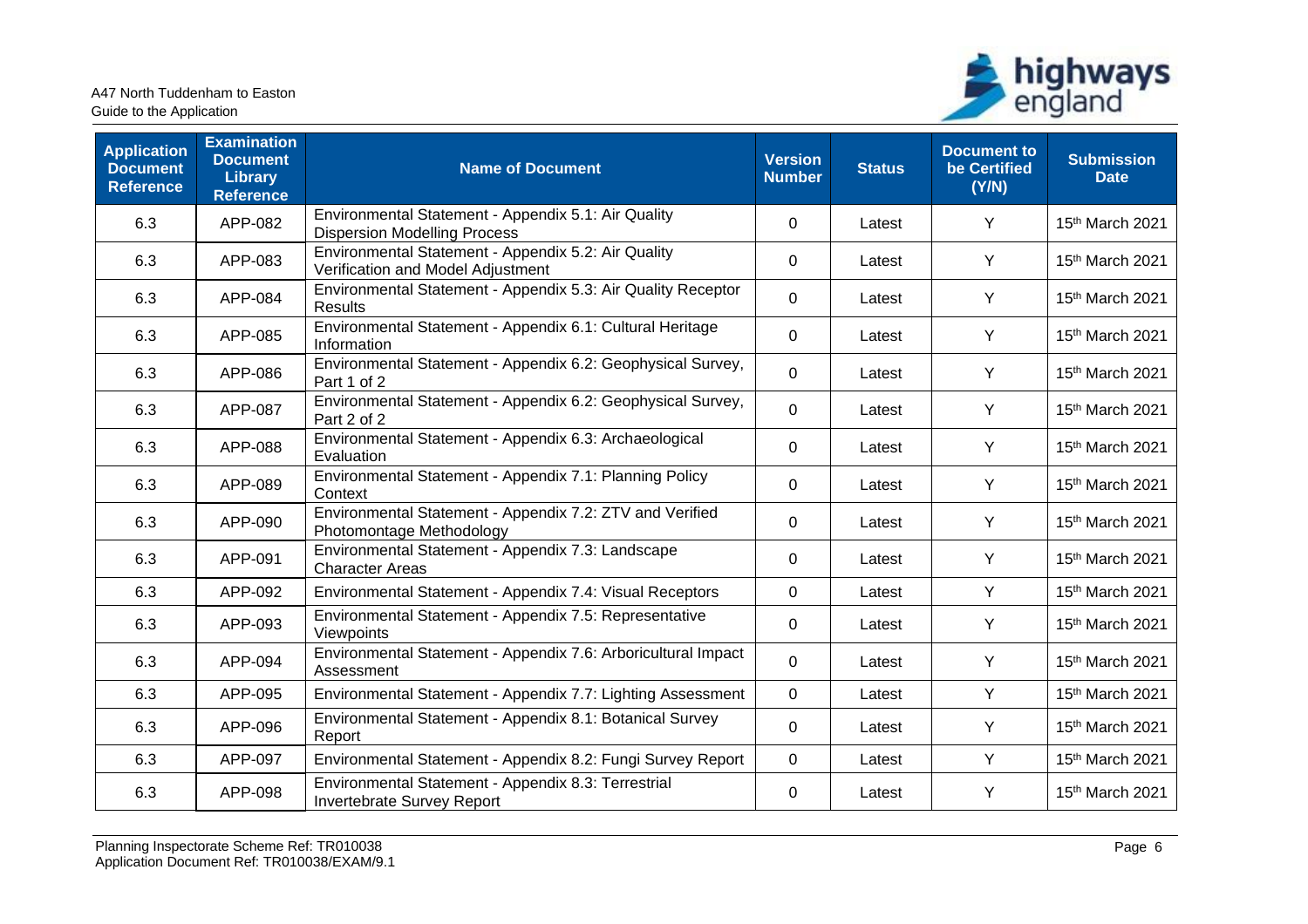

| <b>Application</b><br><b>Document</b><br><b>Reference</b> | <b>Examination</b><br><b>Document</b><br><b>Library</b><br><b>Reference</b> | <b>Name of Document</b>                                                                                             | <b>Version</b><br><b>Number</b> | <b>Status</b> | <b>Document to</b><br>be Certified<br>(Y/N) | <b>Submission</b><br><b>Date</b> |
|-----------------------------------------------------------|-----------------------------------------------------------------------------|---------------------------------------------------------------------------------------------------------------------|---------------------------------|---------------|---------------------------------------------|----------------------------------|
| 6.3                                                       | APP-099                                                                     | Environmental Statement - Appendix 8.4 River Tud Corridor<br>Aquatic Invertebrate Survey                            | 0                               | Latest        | Y                                           | 15th March 2021                  |
| 6.3                                                       | APP-100                                                                     | Environmental Statement - Appendix 8.5 White-clawed<br><b>Crayfish Survey Report</b>                                | 0                               | Latest        | Y                                           | 15th March 2021                  |
| 6.3                                                       | APP-101                                                                     | Environmental Statement - Appendix 8.6: Great Crested Newt<br><b>Survey Report</b>                                  | 0                               | Latest        | Y                                           | 15th March 2021                  |
| 6.3                                                       | APP-102                                                                     | Environmental Statement - Appendix 8.7: Reptile Survey<br>Report                                                    | 0                               | Latest        | Y                                           | 15th March 2021                  |
| 6.3                                                       | APP-103                                                                     | Environmental Statement - 6.2 Appendix 8.8: Breeding Bird<br><b>Survey Report</b>                                   | 0                               | Latest        | Y                                           | 15th March 2021                  |
| 6.3                                                       | APP-104                                                                     | Environmental Statement - Appendix 8.9: Barn Owl Survey<br>Report                                                   | 0                               | Latest        | Y                                           | 15th March 2021                  |
| 6.3                                                       | APP-105                                                                     | Environmental Statement - Appendix 8.10: Wintering Bird<br><b>Survey Report</b>                                     | 0                               | Latest        | Y                                           | 15th March 2021                  |
| 6.3                                                       | APP-106                                                                     | Environmental Statement - Appendix 8.11: Bat Hibernation<br>Report                                                  | 0                               | Latest        | Y                                           | 15th March 2021                  |
| 6.3                                                       | APP-107                                                                     | Environmental Statement - Appendix 8.12: Bat Survey Report                                                          | 0                               | Latest        | Y                                           | 15th March 2021                  |
| 6.3                                                       | APP-108                                                                     | Environmental Statement - Appendix 8.13: Bat Crossing Point<br>Report                                               | 0                               | Latest        | Y                                           | 15th March 2021                  |
| 6.3                                                       | APP-109                                                                     | Environmental Statement - Appendix 8.14: Otter and Water<br>Vole Survey Report                                      | 0                               | Latest        | Y                                           | 15th March 2021                  |
| 6.3                                                       | APP-110                                                                     | Environmental Statement - Appendix 8.15: CONFIDENTIAL<br><b>Badger Survey Report</b>                                | $\mathbf 0$                     | Latest        | Y                                           | 15th March 2021                  |
| 6.3                                                       | APP-111                                                                     | Environmental Statement - Appendix 8.16: DMRB Biodiversity<br><b>Evaluation Assessment Methodology</b>              | 0                               | Latest        | Y                                           | 15th March 2021                  |
| 6.3                                                       | APP-112                                                                     | Environmental Statement - Appendix 8.17: Legislation and<br><b>Policy Framework</b>                                 | 0                               | Latest        | Y                                           | 15th March 2021                  |
| 6.3                                                       | APP-113                                                                     | Environmental Statement - Appendix 9.1: Hierarchy of<br>Screening Criteria for Generic Quantitative Risk Assessment | 0                               | Latest        | Y                                           | 15 <sup>th</sup> March 2021      |
| 6.3                                                       | APP-114                                                                     | Environmental Statement - Appendix 9.2: Agricultural Land<br>Classification                                         | 0                               | Latest        | Y                                           | 15th March 2021                  |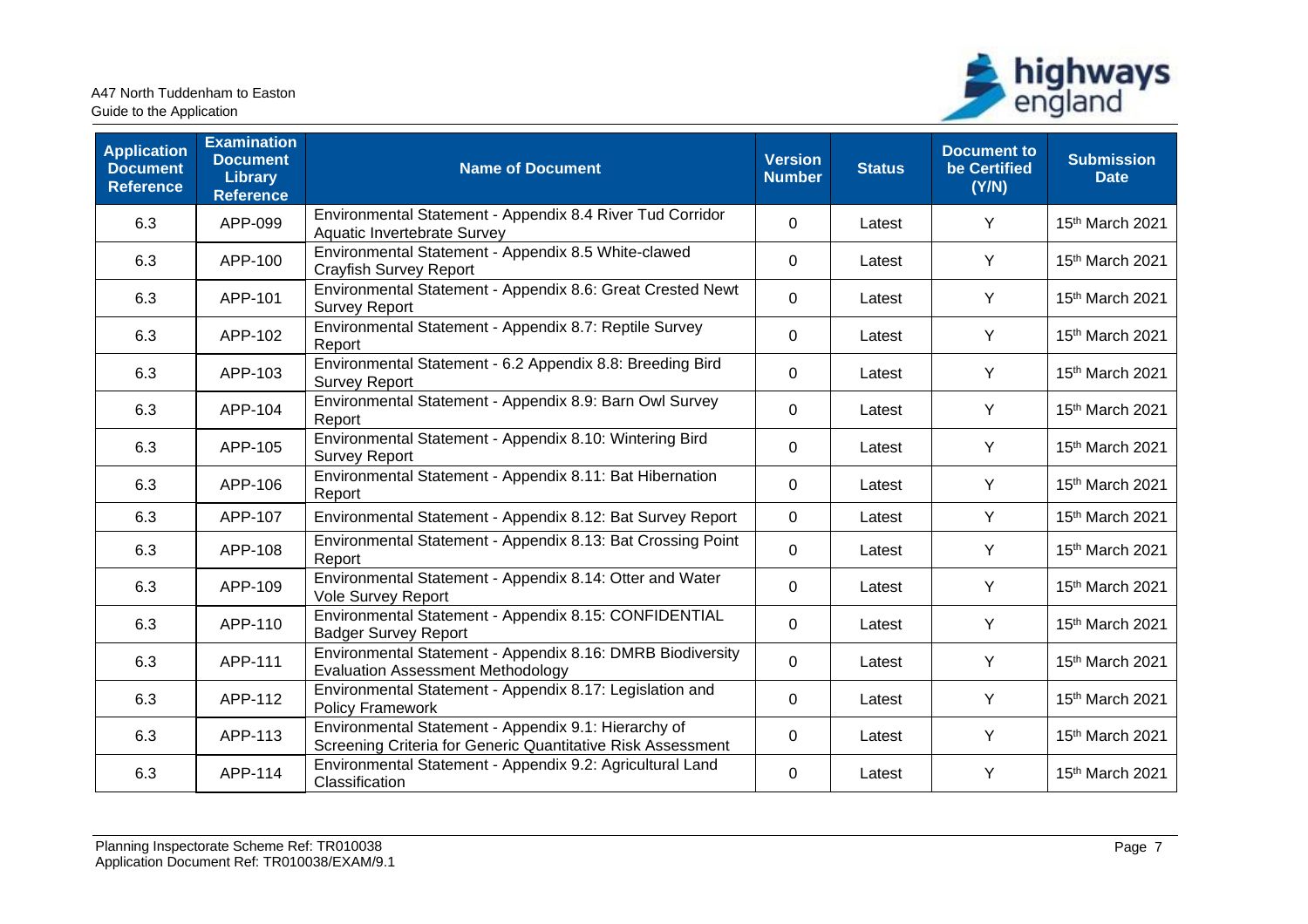

| <b>Application</b><br><b>Document</b><br><b>Reference</b> | <b>Examination</b><br><b>Document</b><br><b>Library</b><br><b>Reference</b> | <b>Name of Document</b>                                                                         | <b>Version</b><br><b>Number</b> | <b>Status</b> | <b>Document to</b><br>be Certified<br>(Y/N) | <b>Submission</b><br><b>Date</b> |
|-----------------------------------------------------------|-----------------------------------------------------------------------------|-------------------------------------------------------------------------------------------------|---------------------------------|---------------|---------------------------------------------|----------------------------------|
| 6.3                                                       | APP-115                                                                     | Environmental Statement - Appendix 10.1: Legislation and<br><b>Policy Framework</b>             | 0                               | Latest        | Y                                           | 15th March 2021                  |
| 6.3                                                       | APP-116                                                                     | Environmental Statement - Appendix 10.2: Outline Site Waste<br>Management Plan                  | 0                               | Latest        | Y                                           | 15th March 2021                  |
| 6.3                                                       | APP-117                                                                     | Environmental Statement - Appendix 10.3: Mineral Impact<br>Assessment                           | 0                               | Latest        | Y                                           | 15th March 2021                  |
| 6.3                                                       | APP-118                                                                     | Environmental Statement - Appendix 11.1: Glossary of Terms                                      | 0                               | Latest        | Y                                           | 15th March 2021                  |
| 6.3                                                       | APP-119                                                                     | Environmental Statement - Appendix 11.2: Legislation and<br><b>Policy Framework</b>             | 0                               | Latest        | Y                                           | 15th March 2021                  |
| 6.3                                                       | APP-120                                                                     | Environmental Statement - Appendix 11.3: Baseline Noise<br>Survey                               | 0                               | Latest        | Y                                           | 15th March 2021                  |
| 6.3                                                       | APP-121                                                                     | Environmental Statement - Appendix 11.4: Traffic Data<br>Comparison and Model Validation        | 0                               | Latest        | Y                                           | 15th March 2021                  |
| 6.3                                                       | APP-122                                                                     | Environmental Statement - Appendix 11.5: Construction Noise<br>Assessment                       | 0                               | Latest        | Y                                           | 15th March 2021                  |
| 6.3                                                       | APP-123                                                                     | Environmental Statement - Appendix 12.1: Population and<br>Human Health Questionnaire Responses | 0                               | Latest        | Y                                           | 15th March 2021                  |
| 6.3                                                       | APP-124                                                                     | Environmental Statement - Appendix 13.1: Flood Risk<br>Assessment, Part 1 of 2                  | 0                               | Latest        | Y                                           | 15th March 2021                  |
| 6.3                                                       | APP-125                                                                     | Environmental Statement - Appendix 13.1: Flood Risk<br>Assessment, Part 2 of 2                  | 0                               | Latest        | Y                                           | 15th March 2021                  |
| 6.3                                                       | APP-126                                                                     | Environmental Statement - Appendix 13.2: Drainage Strategy<br>Report, Part 1 of 2               | 0                               | Latest        | Y                                           | 15th March 2021                  |
| 6.3                                                       | APP-127                                                                     | Environmental Statement - Appendix 13.2: Drainage Strategy<br>Report, Part 2 of 2               | $\mathbf 0$                     | Latest        | Y                                           | 15th March 2021                  |
| 6.3                                                       | APP-128                                                                     | Environmental Statement - Appendix 13.3: Water Quality<br>Assessment                            | 0                               | Latest        | Y                                           | 15th March 2021                  |
| 6.3                                                       | APP-129                                                                     | Environmental Statement - Appendix 13.4: Groundwater<br>Assessment                              | 0                               | Latest        | Y                                           | 15th March 2021                  |
| 6.3                                                       | APP-130                                                                     | Environmental Statement - Appendix 13.5: Geomorphology<br><b>Assessment Report</b>              | 0                               | Latest        | Y                                           | 15th March 2021                  |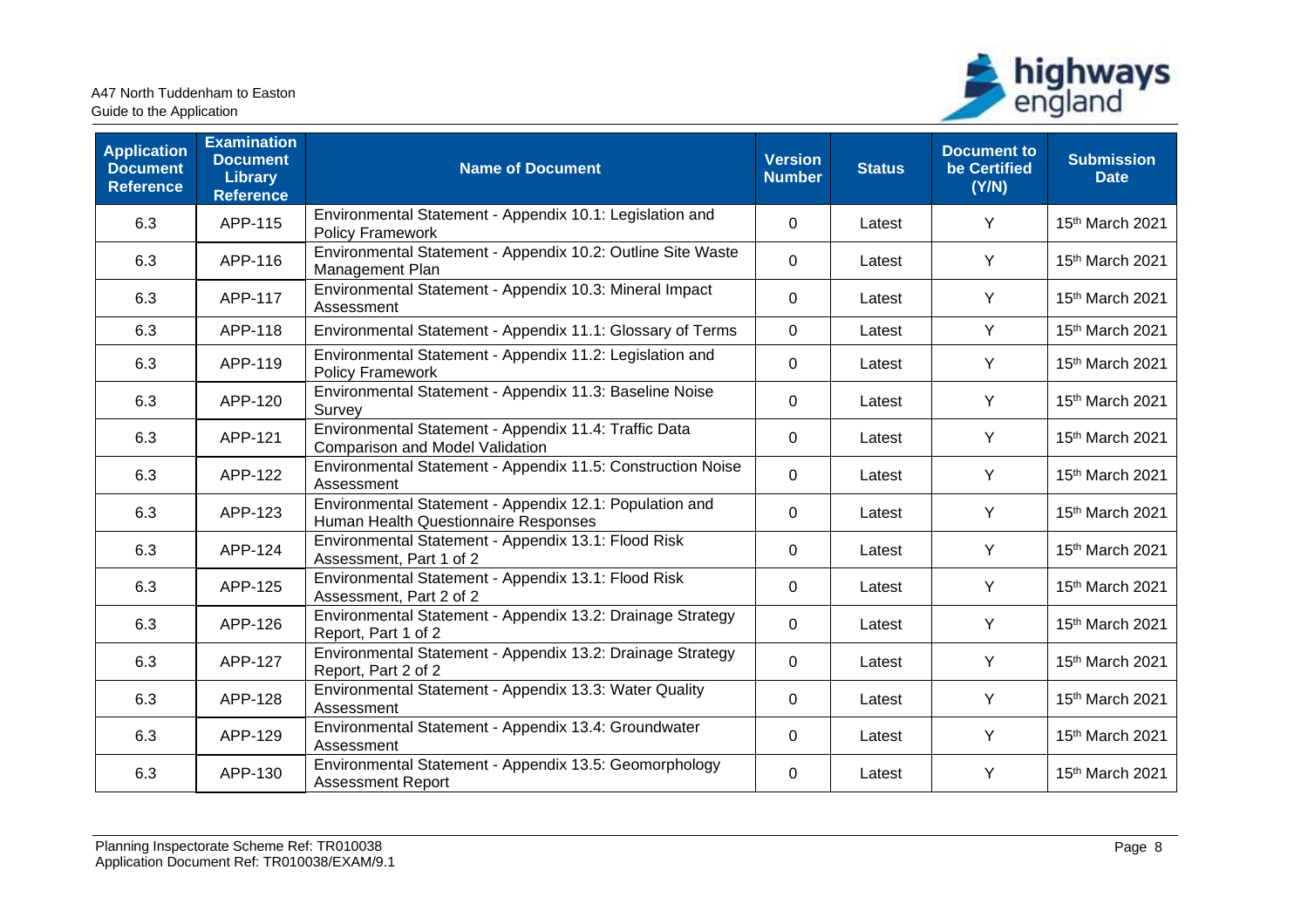

| <b>Application</b><br><b>Document</b><br><b>Reference</b> | <b>Examination</b><br><b>Document</b><br><b>Library</b><br><b>Reference</b> | <b>Name of Document</b>                                                                    | <b>Version</b><br><b>Number</b> | <b>Status</b> | <b>Document to</b><br>be Certified<br>(Y/N) | <b>Submission</b><br><b>Date</b>   |
|-----------------------------------------------------------|-----------------------------------------------------------------------------|--------------------------------------------------------------------------------------------|---------------------------------|---------------|---------------------------------------------|------------------------------------|
| 6.3                                                       | APP-131                                                                     | Environmental Statement - Appendix 14.1: Embodied Carbon<br>Assessment                     | 0                               | Latest        | Y                                           | 15th March 2021                    |
| 6.3                                                       | APP-132                                                                     | Environmental Statement - Appendix 15.1: Cumulative Effects<br><b>Assessment Long List</b> | 0                               | Latest        | Y                                           | 15th March 2021                    |
| 6.3                                                       | APP-133                                                                     | Environmental Statement - Appendix 15.2: Cumulative Effects<br><b>Assessment Shortlist</b> | 0                               | Latest        | Y                                           | 15th March 2021                    |
|                                                           |                                                                             | <b>Other Environmental Statement Documents</b>                                             |                                 |               |                                             |                                    |
| 6.4                                                       | APP-134                                                                     | <b>Environmental Statement Non-Technical Summary</b>                                       | 0                               | Latest        | N                                           | 15th March 2021                    |
| 6.5                                                       | APP-135                                                                     | <b>EIA Scoping Report</b>                                                                  | 0                               | Latest        | N                                           | 15th March 2021                    |
| 6.6                                                       | APP-136                                                                     | <b>EIA Scoping Opinion</b>                                                                 | 0                               | Latest        | $\mathsf{N}$                                | 15th March 2021                    |
| 6.7                                                       | APP-137                                                                     | <b>Statement Relating to Statutory Nuisance</b>                                            | 0                               | Latest        | $\mathsf{N}$                                | 15th March 2021                    |
| 6.8                                                       | APP-138                                                                     | <b>Environmental Masterplan</b>                                                            | $\theta$                        | Superceded    | $\mathsf{Y}$                                | 15 <sup>th</sup> March 2021        |
| 6.8                                                       | AS-007                                                                      | Environmental Masterplan                                                                   | $\mathbf{1}$                    | Latest        | Y                                           | 25th June 2021                     |
| 6.9                                                       | APP-139                                                                     | Report to Inform Habitats Regulations Assessment                                           | $\mathbf 0$                     | Latest        | N                                           | 15th March 2021                    |
|                                                           | <b>Volume 7. Other Documents</b>                                            |                                                                                            |                                 |               |                                             |                                    |
| 7.1                                                       | APP-140                                                                     | Case for the Scheme                                                                        | $\Omega$                        | Latest        | N                                           | 15th March 2021                    |
| 7.2                                                       | APP-141                                                                     | National Policy Statement for National Networks Accordance<br><b>Tables</b>                | 0                               | Latest        | N                                           | 15th March 2021                    |
| 7.3                                                       | APP-142                                                                     | <b>Scheme Design Report</b>                                                                | $\theta$                        | Superceded    | $\overline{M}$                              | 15 <sup>th</sup> March 2021        |
| 7.3                                                       | AS-009                                                                      | <b>Scheme Design Report</b>                                                                | $\mathbf{1}$                    | Latest        | $\mathsf{N}$                                | 25th June 2021                     |
| 7.4                                                       | APP-143                                                                     | Environmental Management Plan                                                              | 0                               | Latest        | Y                                           | 15th March 2021                    |
| 7.5                                                       | APP-144                                                                     | Outline Traffic Management Plan                                                            | 0                               | Latest        | Y                                           | 15th March 2021                    |
| 7.6                                                       | APP-145                                                                     | <b>Equality Impact Assessment</b>                                                          | 0                               | Latest        | $\mathsf{N}$                                | 15th March 2021                    |
|                                                           |                                                                             | <b>Volume 8. Statements of Common Ground</b>                                               |                                 |               |                                             |                                    |
| 8.3                                                       | <b>TBC</b>                                                                  | Statement of Common Ground - Historic England                                              | $\underline{0}$                 | Latest        | $\underline{\mathsf{N}}$                    | 01 <sup>st</sup> September<br>2021 |